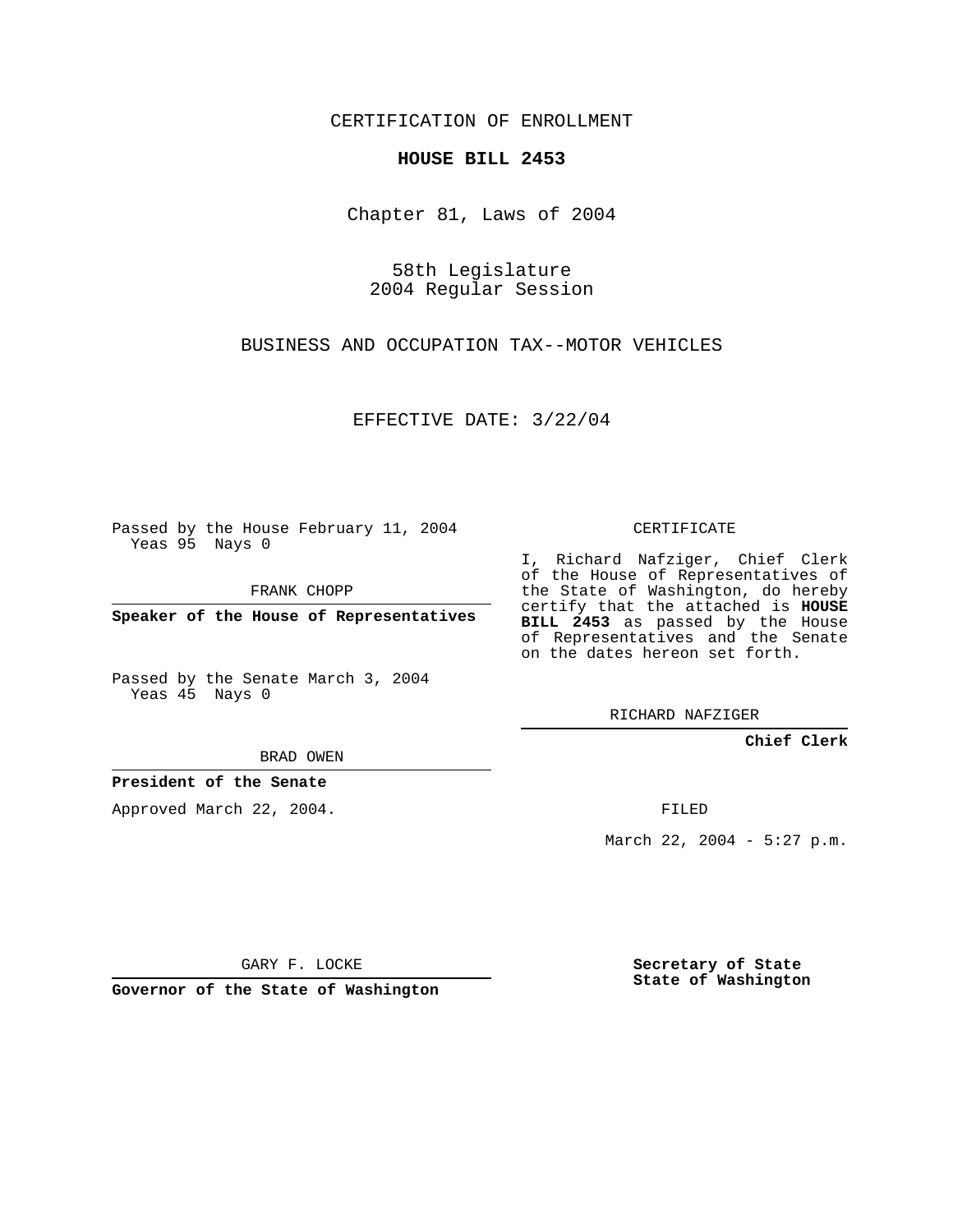## **HOUSE BILL 2453** \_\_\_\_\_\_\_\_\_\_\_\_\_\_\_\_\_\_\_\_\_\_\_\_\_\_\_\_\_\_\_\_\_\_\_\_\_\_\_\_\_\_\_\_\_

\_\_\_\_\_\_\_\_\_\_\_\_\_\_\_\_\_\_\_\_\_\_\_\_\_\_\_\_\_\_\_\_\_\_\_\_\_\_\_\_\_\_\_\_\_

Passed Legislature - 2004 Regular Session

**State of Washington 58th Legislature 2004 Regular Session By** Representatives Fromhold, Roach and Condotta Read first time 01/14/2004. Referred to Committee on Finance.

 1 AN ACT Relating to business and occupation tax for wholesale sales 2 of new motor vehicles; amending RCW 82.04.422; and declaring an 3 emergency.

4 BE IT ENACTED BY THE LEGISLATURE OF THE STATE OF WASHINGTON:

 5 **Sec. 1.** RCW 82.04.422 and 2001 c 258 s 1 are each amended to read 6 as follows:

 (1) This chapter does not apply to amounts received by a motor vehicle dealer licensed under chapter 46.70 RCW, or a dealer licensed by any other state, for the wholesale sale of used motor vehicles at auctions to licensed dealers.

11 (2) This chapter does not apply to amounts derived by a new car 12 dealer from wholesale sales of new motor vehicles ((of the same make)) 13 to other new car dealers ((where the sales enable the dealers to adjust 14 their inventory levels as long as the amount paid by the purchasing 15 dealer does not exceed the amount paid by the selling dealer in the 16 acquisition of the vehicle, however, the selling dealer may add 17 reasonable expenses for the preparation of the vehicle for sale or 18 transfer)) making sales of new motor vehicles of the same make. This